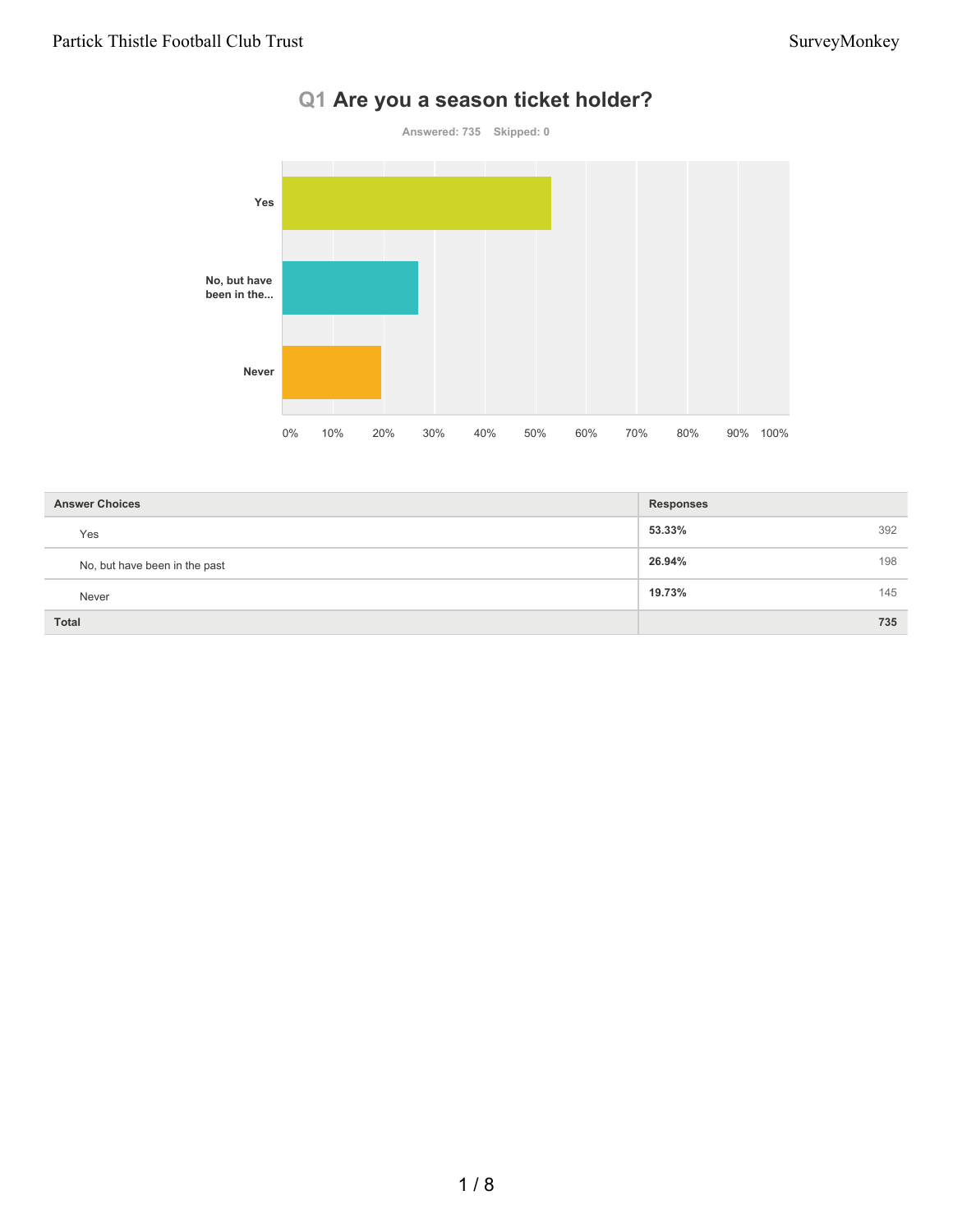

# **Q2 What is your age?**

| <b>Answer Choices</b> | <b>Responses</b> |         |
|-----------------------|------------------|---------|
| 45 to 54              | 26.67%           | 196     |
| 55 to 64              | 21.09%           | 155     |
| 25 to 34              | 14.97%           | 110     |
| 35 to 44              | 14.56%           | 107     |
| 65 to 74              | 10.34%           | 76      |
| 18 to 24              | 7.48%            | 55      |
| Under 18              | 3.27%            | 24      |
| 75 or older           | 1.63%            | 12      |
| 18 to 24              | $0.00\%$         | $\circ$ |
|                       | $0.00\%$         | $\circ$ |
| Other                 |                  |         |
| Total                 |                  | 735     |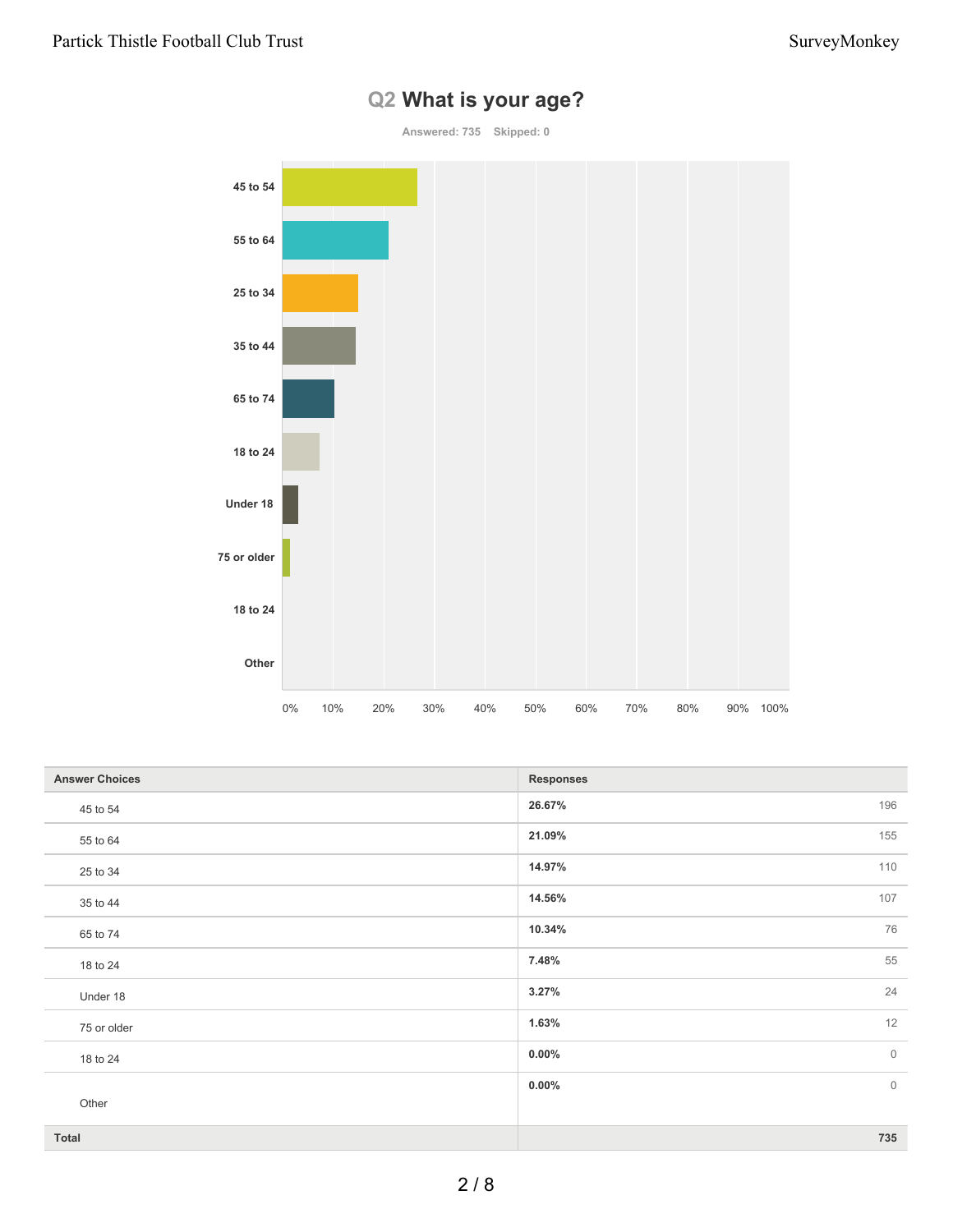# **Q3 Are you:**

**Answered: 735 Skipped: 0**



| <b>Answer Choices</b> | <b>Responses</b> |
|-----------------------|------------------|
| Male                  | 94.83%<br>697    |
| Female                | 5.03%<br>37      |
| Prefer not to say     | 0.14%            |
| <b>Total</b>          | 735              |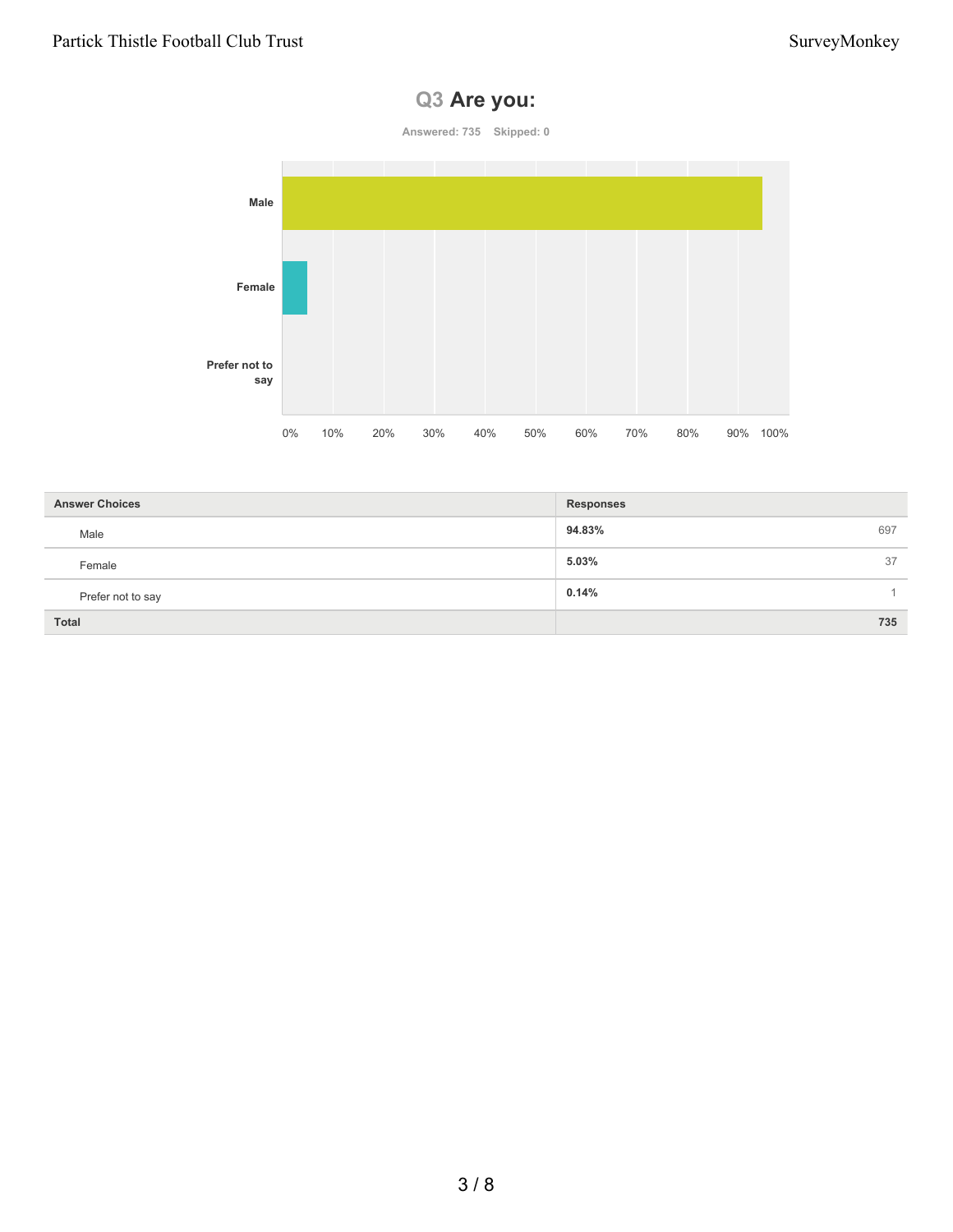

#### **Q4 How often do you attend games? (please tick one)**

| <b>Answer Choices</b>         | <b>Responses</b> |     |
|-------------------------------|------------------|-----|
| Home games regularly          | 36.19%           | 266 |
| Home and away games regularly | 32.65%           | 240 |
| As and when I can             | 26.67%           | 196 |
| Never, due to location        | 4.49%            | 33  |
| <b>Total</b>                  |                  | 735 |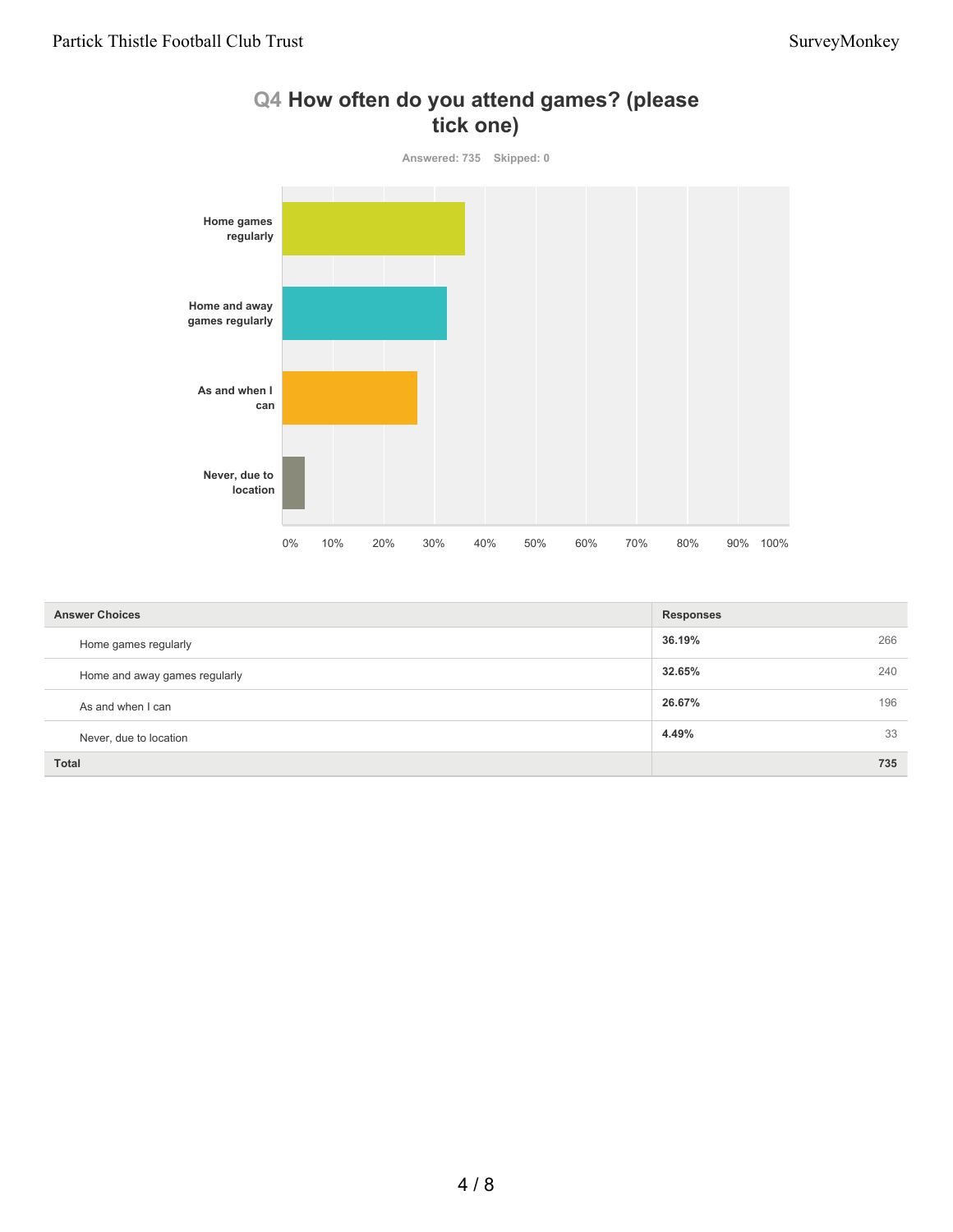

#### **Q5 How often should the PTFC Trust meet with supporters per year?**

| <b>Answer Choices</b>               | <b>Responses</b> |     |
|-------------------------------------|------------------|-----|
| Beginning, middle and end of season | 60.68%           | 446 |
| Twice                               | 21.50%           | 158 |
| $4+$                                | 14.56%           | 107 |
| Once                                | 3.27%            | 24  |
| <b>Total</b>                        |                  | 735 |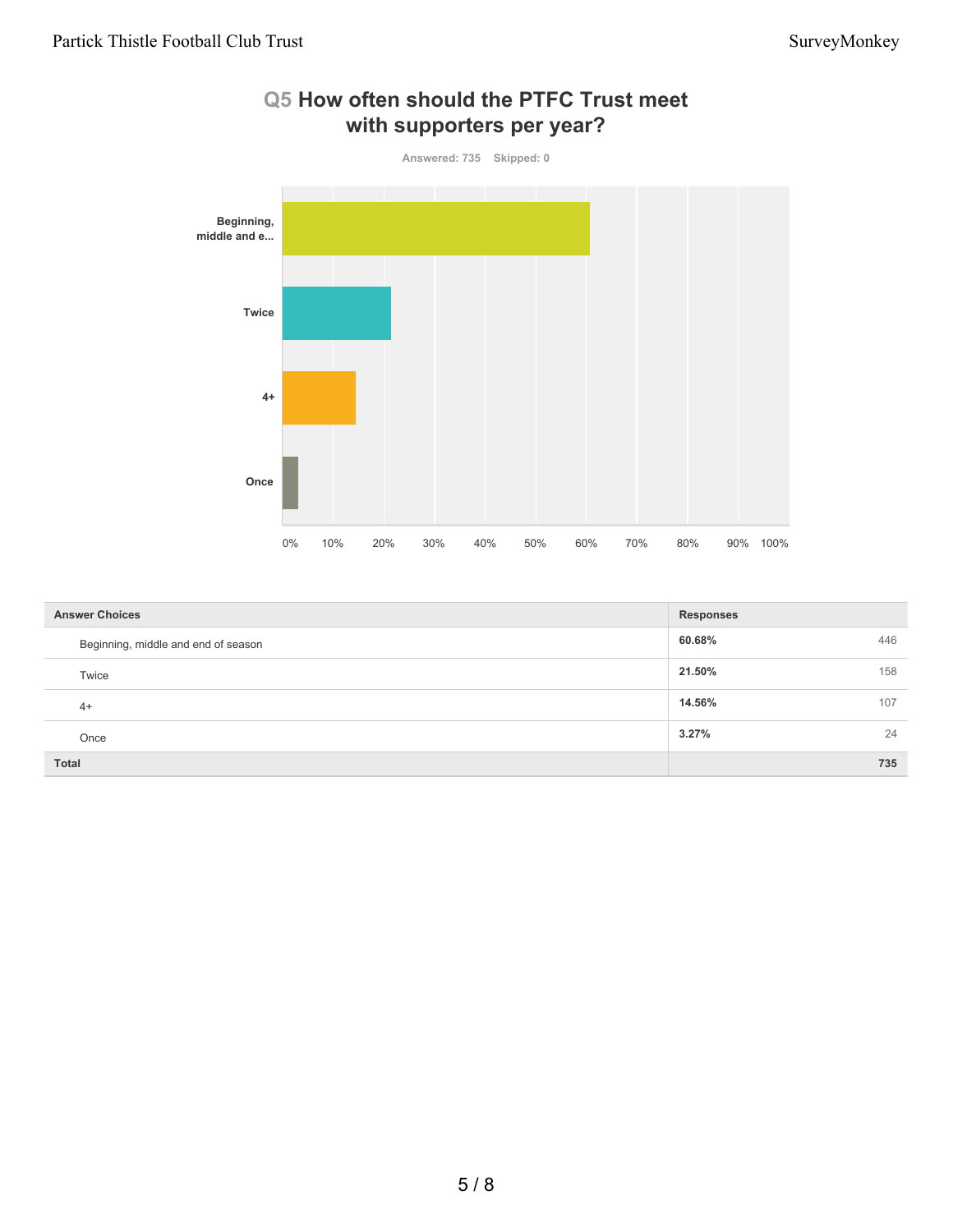### **Q6 When should the PTFC Trust meetings be held?**



| <b>Answer Choices</b>                | <b>Responses</b> |     |
|--------------------------------------|------------------|-----|
| Before Partick Thistle Home Fixtures | 50.48%           | 371 |
| Midweek (evening)                    | 33.06%           | 243 |
| After Partick Thistle Home Fixtures  | 16.46%           | 121 |
| <b>Total</b>                         |                  | 735 |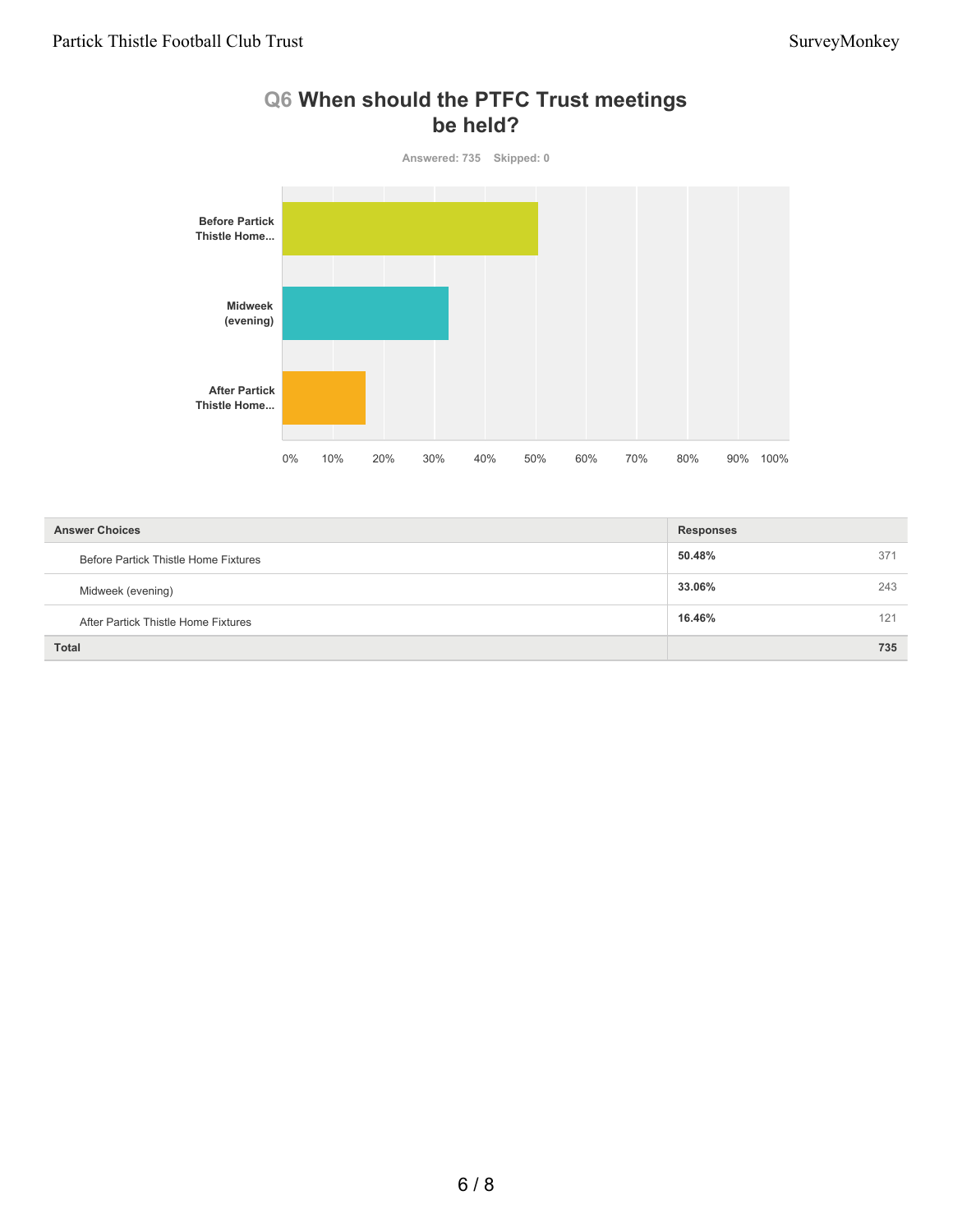

| <b>Answer Choices</b>                   | <b>Responses</b> |     |
|-----------------------------------------|------------------|-----|
| Via the website and social media        | 92.65%           | 681 |
| Report in the programme                 | 50.34%           | 370 |
| Mail out/email to interested supporters | 46.26%           | 340 |
| Through local media                     | 14.83%           | 109 |
| Other (please specify)                  | 2.45%            | 18  |
| <b>Total Respondents: 735</b>           |                  |     |

# **Q7 How should those meetings be reported**